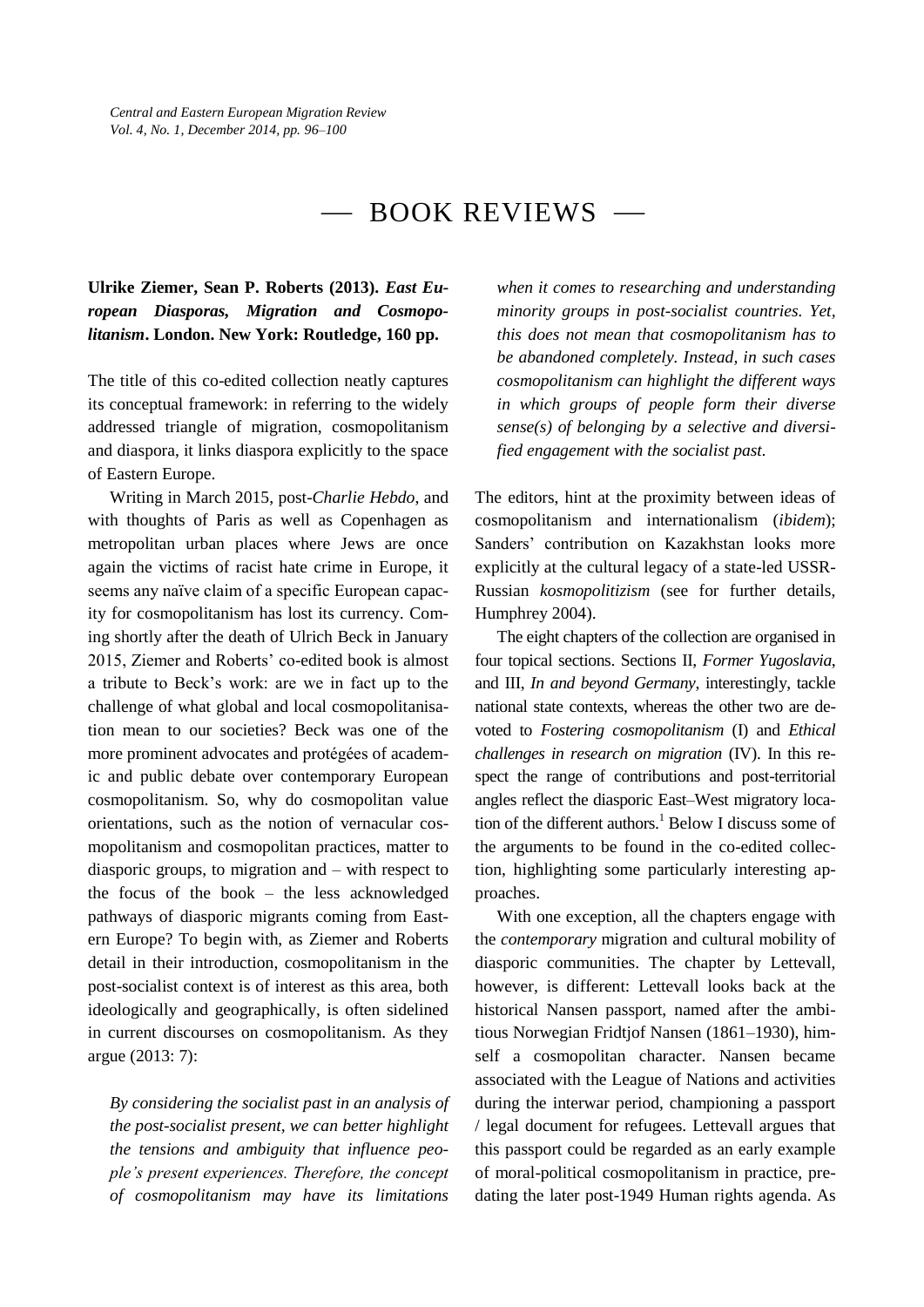a legal document, the Nansen passport was issued by nation states, (*50 nations states joint this effort in 1929*, Lettevall 2013) and allowed a certain amount of movement by stateless refugees in and across territory. It also gave them access to work though they were excluded *de jure* from national citizenship. It is also worth mentioning that, in terms of methodology, Lettevall's chapter is highly informative as she argues for a historical-reflective use of the concept of cosmopolitanism, for example, going back to Gadamers' term *Wirkungsgeschichte*.

Praszalowicz's insightful chapter, *Migration memoirs and narratives of Polish migrants in Berlin*, is perhaps most interesting to readers of the *Central and Eastern European Migration Review.* It first compares the memories and written accounts of a female and a male migrant from Poland to Germany, and second, contrasts these older narratives with narratives of recent Polish migrants, post-2004 EU accession. In the latter case, the importance of the locality is crucial, creating a more trans-local and cosmopolitan rather than a bi-national notion of belonging. As Praszalowicz concludes: *Displaying cosmopolitanism attitudes openly alongside living out Polishness has become part of everyday life. Today, Polish migrants are able to embody several identities. They can identify as Jews from Poland or Silesian/ Jewish. Their narratives cease to be Polish-centred; instead 'new' Polish migrants occasionally draw on cosmopolitanism as an identity source, which denotes a stance toward diversity that enables them to construct belonging in terms of ethnicity, as well as multicultural location* (2013: 103, 104). It follows that the cluster of homogeneous national identities (such as either being Polish or Jewish or German) consists of multi-layered fragments, aspects of identity that have been forced into a single dominant label as a result of a nationalising ideology.

A link to this problematic dimension of transnationalism and ethnicity is provided by Ragazzi's chapter, which stands in contrast to the overall tone of the collection. Unlike most of the authors, who broadly welcome cosmopolitanism, Ragazzi convincingly interrogates cosmopolitanism as a meaningful concept in the context of state politics, migration, ethno-diaspora and transnationalism. He suggests 'post-territorial citizenship' as an analytical framework for the transnational ethnification purpose of Croatian citizenship; he characterises this as a 'transnationalisation of state practices' (2013: 61). All in all, Ragazzi is more critical of the optimistic reading of cosmopolitanism, while arguing more specifically that post-Yugoslav Croatia managed to construct allegiances and national citizenship beyond the classic idea of a nationalised territorial container. It is this chapter that particularly captured my interest, as it is the best illustration of the logic of spatial transformation and the reconfiguration of any political 'imagined community' in a globalising world.

In contrast, other chapters struggle to make the argument for cosmopolitan openness. Darieva describes the 'diasporic cosmopolitanism' of transnational second and third Armenian-American generation that can be detected in social and ecological activities carried out in their Armenian homeland. Radeljić's chapter explains how the European Community's response to representatives of Slovenian and Croatian diasporic communities in 1991/1992 could be called cosmopolitan. However, we have to bear in mind that this is the period when ethnic war was taking place in Yugoslavia; and for that reason trying to fit this kind of European 'diplomacy' under the umbrella of 'cosmopolitanism' seems inappropriate to me. It is here where we also could have a deeper conversation to what degree the whole concept of cosmopolitanism post-2011, in light of the dynamics of recent populism and the rise of violent fundamentalist extremism, needs to be reconsidered.

As with many co-edited collections, individual readers may find one or two chapters of particular interest, depending on their research interests; rarely do collections speak across the range of disciplines. Nevertheless, the editors have, in my view, successfully presented findings specific to the Eastern European diaspora. Certainly, Sanders' conclusion that *an old Soviet and a new Kazakhstan version of cosmopolitanism essentially operate to providing mo-*